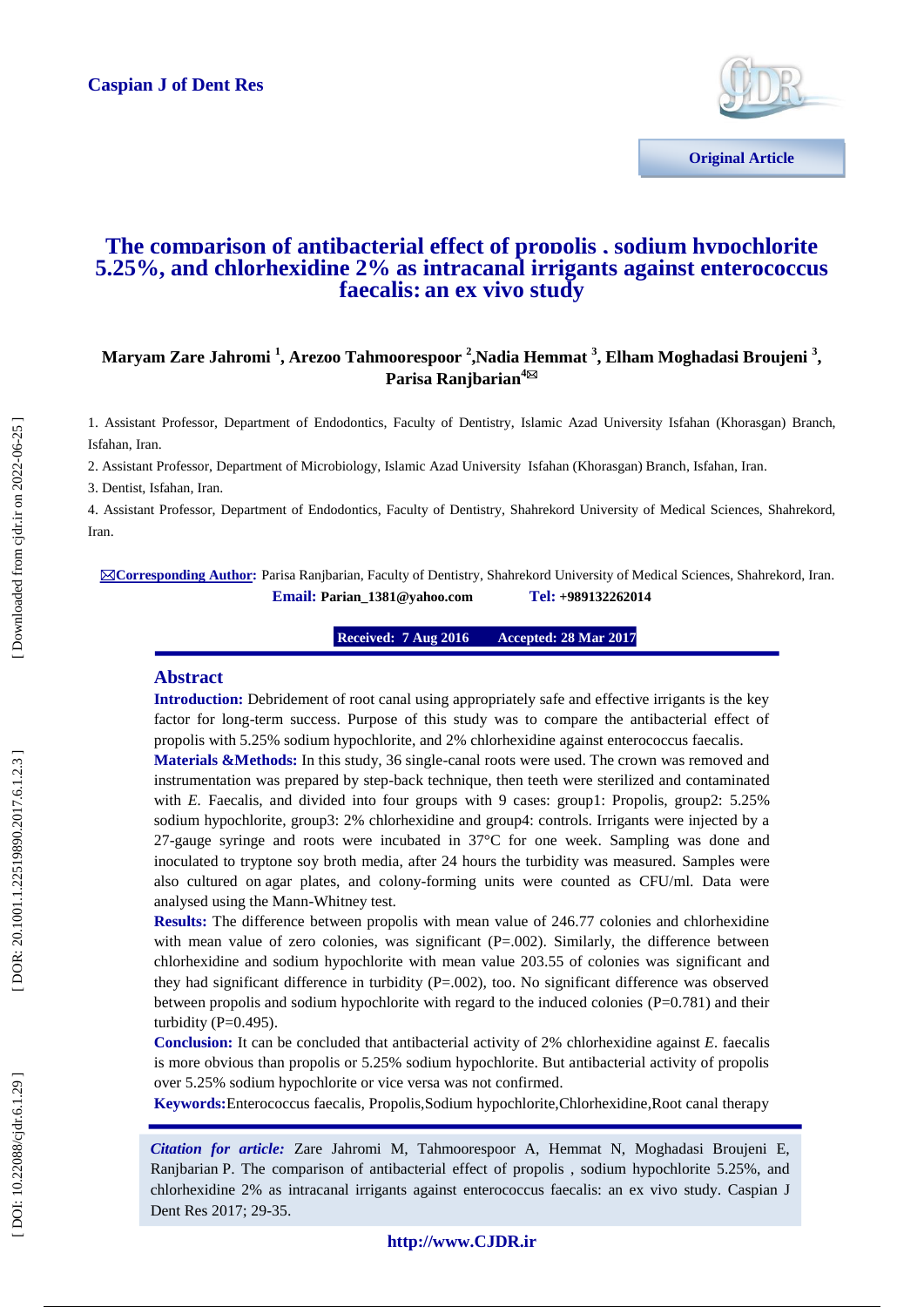

# مقایسه اثر انتی باکتریال پروپولیس، هیپوکلریت سـدیم ٥/٢٥٪ و کلرهکزیـدین ۲٪ بـه عنـوان داروی شستشوی داخل کانال بر ضد انتروکوکوس فکالیس: به صورت مطالعه اَزمایشگاهی

**هرین زارع جْرهی، آرزٍ طْوَرث پَر، ًادیا ّوت، الْام هقیسی برٍجٌی، پریسا رًجبریاى \***

# **چکییُ**

**مقدمه:** دبریدمان موثر کانال ریشه به کمک داروهای شستشو، کلید موفقیت درمان ریشه می باشد. هدف از این مطالعه مقایسه ثراتتی باکتریال پروپولیس با کلرهگزیدین ۲٪ وهیپوکلریت سدیم ۵/۲۵ ٪ بر ضد انتروکوکوس فکالیس است.

<mark>مواد و روش ها:</mark> در این مطالعه از۳۶ دندان تک کاناله استفاده شد. پس از قطع تاج، آماده سازی کانالها با استفاده از روش استپ بک انجام شد. سپس کانالها بِه باکتری انتروکوکوس فکالیس آلوده شدند. در مرحله بعد در شرایط آسپتیک، داروها بِه داخل کانال نزریق شدند. گروه۱: پروپولیس، گروه۲: هیپوکلریت سدیم۲۵٪، گروه۳: کلرهگزیدین ۲٪ و۹ دندان هم به عنوان گروه کنترل در : : نظر گرفته شدند. نمونه ها به مدت یک هفته در دمای ۳۷ درجِه سانتی گراد انکوبه شدند و نمونه گیری انجام گردید. نورسنجی توسط دستگاه اسپکتروفتومتر انجام گردید. نمونه ها همچنین بر روی پلیت کشت داده شدند و کلنی شماری انجام شد. داده ها با آزمون من ویتنی بررسی شدند.

**یافته ها:** پروپولیس با تعداد میانگین کلنی، ۲۴۶/۷۷ و کلرهگزیدین با عدم ایجاد کلنی، از نظر تعداد کلنی و کدورت تفاوت معنی داری دارند(P=.002) تفاوت تعداد کلنی و کدورت بین کلرهگزیدین و هیپوکلریت سدیم با تعداد میانگین کلنی ۲۰۳/۵۵، معنی دار است(1.05 $=$ P) . پروپولیس و هیپوکلریت سدیم از نظر کدورت (9.495 $=$ P) و تعداد کلنی  $($ P $=$ 0.781 $)$ تفاوت معنی داری ندار ند.

**نتیجِه گیری:** می توان نتیجه گرفت که، کلرهگزیدین ۲٪ خصوصیت انتی باکتریال بهتر علیه انتروکوکوس فکالیس نسبت به پروپولیس یا سدیم هیپوکلریت ۵/۲۵ ٪ دارد. اما برتر بودن خاصیت انتی باکتریال پروپولیس و سدیم هیپوکلریت ۵/۲۵ ٪ نسبت به هم ثابت نشد.

**واژگان کلیدی:** انتروکوکوس فکالیس، پروپولیس، هیپوکلریت سدیم، کلرهگزیدین، درمان کانال ریشه

**Introduction**<br> **T**he pulp chambers and root canals of necrotic teeth are filled with gelatinous masses of pulp remnants and tissue fluid.  $[1, 2, 3]$  The success of endodontic therapy depends on removal of necrotic pulp debris and microorganisms from the root canal. Residual microorganisms in pulpal spaces and dentin tubules may cause persistent infection after endodontic therapy. [4]One of the most important microorganisms in endodontic is Enterococcus faecalis which has the ability to penetrate into the dentinal tubules and survive in root canals without other bacterial support [5] and been frequently isolated from infected pulp and persistent infections in post-endodontic treatment.<sup>[6]</sup> Although canal instrumentation is a basic technique for debridement of the root canals, at the same time,

irrigating solutions are being used to disinfect the root canal system.[7] Several irrigating solutions are being used in today's modern practices. Sodium hypochlorite is the most common irrigating solution that has antimicrobial activity as well as lubricating and ability of tissue solving.<sup>[8]</sup> Unfortunately, hypochlorite has several disadvantages such as metal corrosion, irritating to skin and eyes, strong odor  $\left[3\right]$ , it can also elicit severe inflammatory reactions on the periapical tissues  $[9]$ at high concentration  $[10]$  2% Chlorhexidine solution is a cationic detergent which is compatible with the periapical tissues [11], mainly applied in endodontics as an irrigating solution  $[12, 13]$ , a broad-spectrum antimicrobial agent that has substantive antibacterial activity and relatively low toxic effects [14], but it does not present tissue dissolving activity. [15]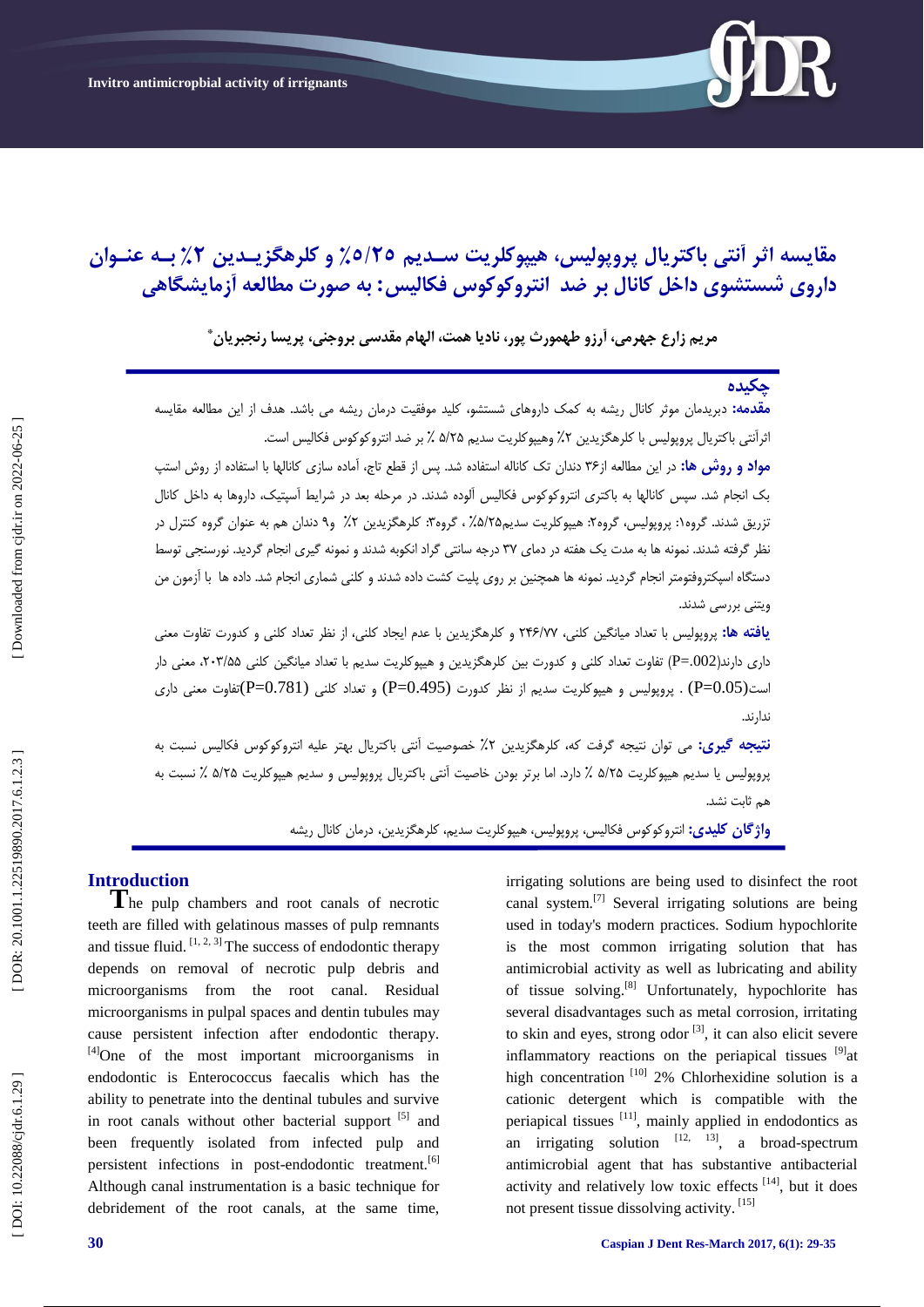Despite of the efforts to introduce an appropriate canal irrigating solution, it was unsuccessful. Another irrigating solution presented in endodontics is propolis known in traditional medicine.  $[16, 17]$  Propolis is a sticky, resinous material gathered by bees from herbal buds and mixed with secreted beeswax  $[3]$  and it is rich in flavonoids as its biologically active component.  $^{[1, 18]}$  Its ethanolic extract has different biological properties such as: antibacterial, antifungal, antiviral, anti antiinflammatory, local anesthetic, antioxidant, and cytostatic properties. [19] Recently, propolis is applied as an intracanal medication and can be considered as the drug of choice for the canal irrigation solution. [20]

Since the herbal medication has advantages such as minimal side effects, better tolarance by patients and renewed by nature over conventional endodontic irrigation, [21] the aim of this study was to compare the antibacterial effect of propolis canal irrigating solution with sodium hypochlorite 5.25%, and 2% chlorhexidine against enterococcus faecalis.

### **Materials & Methods**

This ex -vivo study was performed in the Faculty of Dentistry of Islamic Azad University, Isfahan Branch (Khorasgan); Isfahan, Iran in 2015.

A total of 36 extracted human single -rooted teeth without crack or pulp calcification were used. To remove surface debris each tooth was immersed in a sodium hypochlorite 5.25% (CERKAMED, Poland) for 20 minutes and stored in saline (Iranian Parental and Pharmaceutical Products Co., Iran) prior to use, then the radiographs were used to rule out roots with calcification or sever root curvature. The crown portion was removed at CEJ and the length of instrumentation was standardized at 15 mm. Instrumentation was conducted by widening the coronal part with Gates Glidden from size 2 to size 4 (Mani, Japan) and then the apical portion was prepared by step -back technique using K -type files (Mani, Japan) until apical foramen match size 30 after that each root apex conditioned with phosphoric acid 10% (Kiristalin, Germany) for 30 seconds and next the primer (Kiristalin, Germany) was applied on root surface and after 30 seconds bonding agent (Kiristalin, Germany) was added to the primer and gently spread on the root surface then light cured for 30 seconds and composite flow with 1mm thickness (Kiristalin, Germany) was next applied and cured for 40 seconds to completely seal apex.<sup>[10]</sup>

were irrigated with 10 cc Sodium hypochlorite 5.25% and then 10cc EDTA 17% (Merk, Germany) each for 4 minutes and after that 10cc saline was used and teeth were wrapped in aluminum foil and sterilized twice with autoclave (Iran Tolid Medical Industries Co, Iran) at 121 ° C and pressure of 15 pounds per square inch for 30 minutes. To check the accuracy of canals' sterility, four of them were randomly chosen and sampled with paper point (Aria dent, Iran), then transferred to sterile broth and agar medium and incubated for 1 week at 37 ° C. After one -week incubation, medium showed neither turbidity nor any sign of colony growth, indicating the sterility of the samples. After ensuring the sterility of samples in anaerobic conditions, an overnight bacterial culture of *E*  .faecalis (ATCC 29212) in brain heart infusion(BHI) at concentration of 0.5 Mc Farland ( 1.5  $\times$ 108 CFU) was added into the canals by a sterilized sampler , to enhance the growth of E*.* faecalis, broth culture was also added. Once every 3 days, microbial samples were prepared according to McFarland turbidity standard No. 0.5 and injected into the canal, after one week, the samples were irrigated with 10cc saline and divided into 4 groups with sample size of 9 for each group; group 1 was exposed to 40ml sodium hypochlorite 5.25% , group 2 was exposed to 40ml chlorhexidine 2%, group 3 was exposed to 40ml of 11% alcoholic extract of propolis (Agriculture and natural resources research center, Isfahan, Iran) prepared by diluting 30% alcoholic extract with saline in 2:1 ratio<sup>[22]</sup> and group 4 as a control group.

In the next step, to remove smear layer, the canals

Concentration of 5.25% sodium hypochlorite was chosen because it is one of the most commonly used concentration for endodontic research.<sup>[21]</sup>

Irrigants were injected by a 27 -gauge insulin syringe. The syringe was held in the root canal center with special care without touching the walls and bottom of roots canal. Excess of irrigants removed by a suction tube. Then, the canal orifice was sealed with 3mm temporary restoration (zonalin (Kemdent, England)) and covered with two layers of nail polish and all samples were incubated for 1 week at 37 ° C, after accessing the canals, they were irrigated with 10cc saline. Canal sampling was done with paper points in aseptic conditions. Samples were inoculated to tryptone soy broth (TSB) media in test tubes, after 24 hours of incubation, the turbidity was measured by spectrophotometer at 540 nm.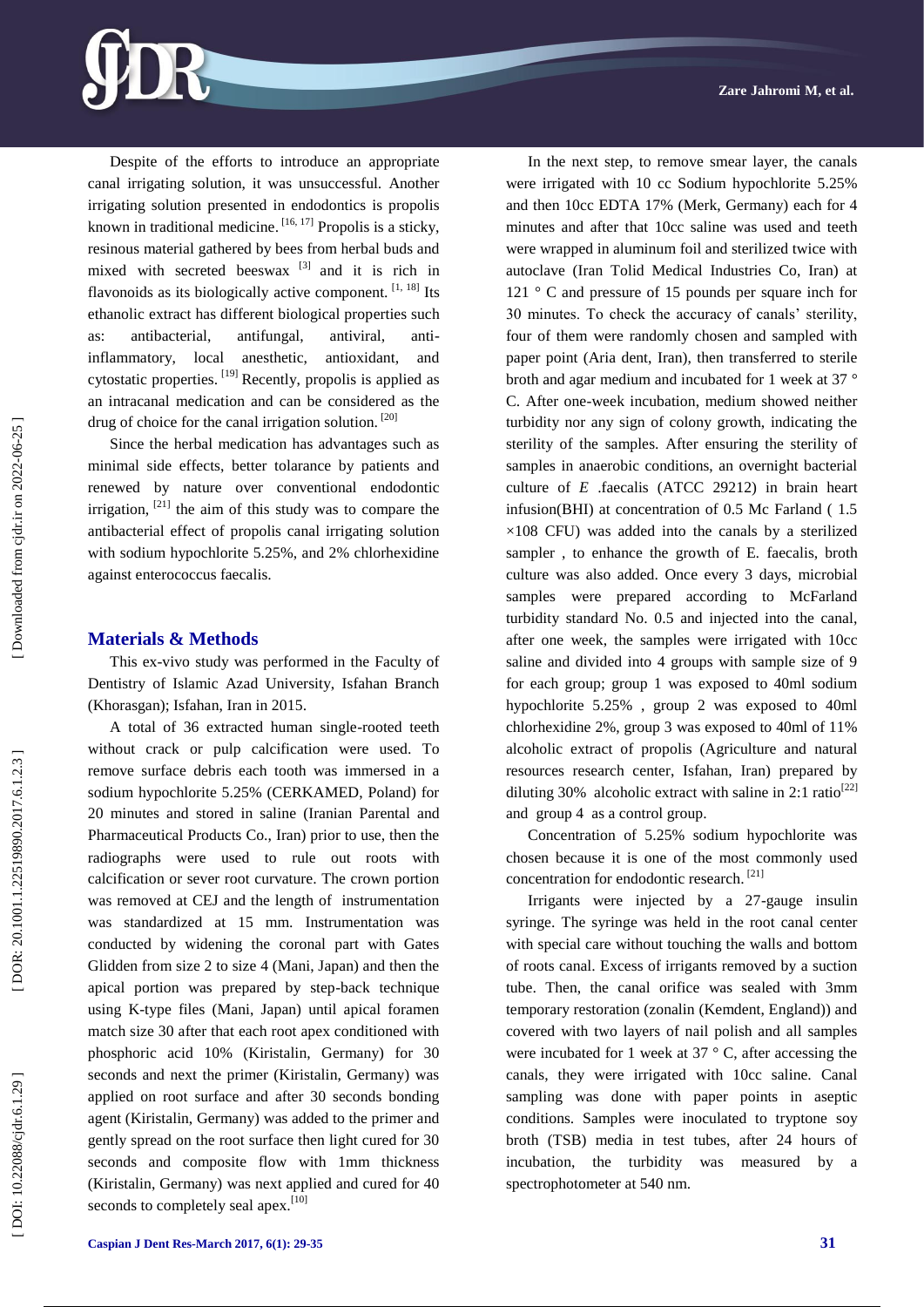

After the incubation period, the numbers of plates' CFUs/ml were calculated. The average number of CFU/ml of each group was analyzed using Mann - Whitney nonparametric test, statistical significance was considered  $P < 0.05$ .

### **Results**

Distributions of colonies in four groups are presented in table 1**.** There were significant differences (*P*=0.003) between control group and sodium hypochlorite, also between control group and chlorhexidine either in the number of colonies or in

turbidity( $P=0.003$ ). The number of colonies and turbidity had significance difference in propolis compared to control groups ( *P*=.001 and *P*=.002, respectively) ( Table1).

The number of colonies of propolis and chlorhexidine indicated the significant difference (*P*=0.002). Turbidity of propolis and chlorhexidine samples represented the significant difference (*P*=0.002), too. Propolis and sodium hypochlorite did not illustrate the significant differences either in the number of colonies  $(P=0.781)$  or in the turbidity ( *P*=0.495). Chlorhexidine and sodium hypochlorite showed significant differences  $(P=0.05)$  either in the number of colonies or in turbidity.

The results of the current study indicated that compared to the control group, the reduction of 63.66% in the number of colonies was occurred in the presence of sodium hypochlorite, chlorhexidine showed 100% reduction in numbers of colonies and propolis caused 59.5% reduction in colonies count.

| Group               | teeth | <b>Mean</b><br>number of<br>colonies | <b>Comparison of mean</b><br>number of colonies in four<br>groups<br>p-value | <b>Turbidity</b> | <b>Comparison of</b><br>turbidity in<br>four groups<br>p-value |
|---------------------|-------|--------------------------------------|------------------------------------------------------------------------------|------------------|----------------------------------------------------------------|
| Propolis            |       | 246.77                               | 0.0001                                                                       | 0.685            | 0.0001                                                         |
| Chlorhexidine       |       |                                      |                                                                              | 0                |                                                                |
| sodium hypochlorite |       | 203.55                               |                                                                              | 0.513            |                                                                |
| Control             |       | 610                                  |                                                                              | 1.735            |                                                                |

# **Discussion**

In present study, 2% chlorhexidine compared to propolis and 5.25% sodium hypochlorite showed the most antibacterial properties against E. faecalis. But, propolis antibacterial properties over sodium hypochlorite or vice versa were not confirmed .

Clinical studies have shown that anaerobic bacteria play the major role in pulp and periapical diseases. [23, 24] Due to canal anatomic variation, purely mechanical preparation cannot thoroughly clean the root canal space. <sup>[25]</sup> The results suggested that chlorhexidine than sodium hypochlorite and propolis had significantly higher antibacterial activity.

In general, wide varieties of studies in different situation were taken place to consider the antibacterial effect of endodontic irrigating solutions especially against E. faecalis. [3, 14, 15, 26] In 2015, Saxena et al. [21]

conducted a study on in vitro evaluation of antimicrobial activity of propolis as herbal extracts and compared its activity with 2.5% sodium hypochlorite against Enterococcus faecalis. They explained that 2.5% sodium hypochloritehad had higher zone of inhibitation. The result of this study differs from that of the present study. This difference may be due to the difference of the used method in both studies. In Saxena et al.'s study<sup>[21]</sup>, they placed sodium hypochlorite and propolis as discs in the culture plates but in the present study, sodium hypochlorite and propolis were used as intracanal irrigants injected to root canals infected with E. faecalis *.*

However, in similar study, in 2014, Garg et al. [27] evaluated the antimicrobial efficacy of propolis with 5.25% sodium hypochlorite and represented no statistically significant difference. Also, in a study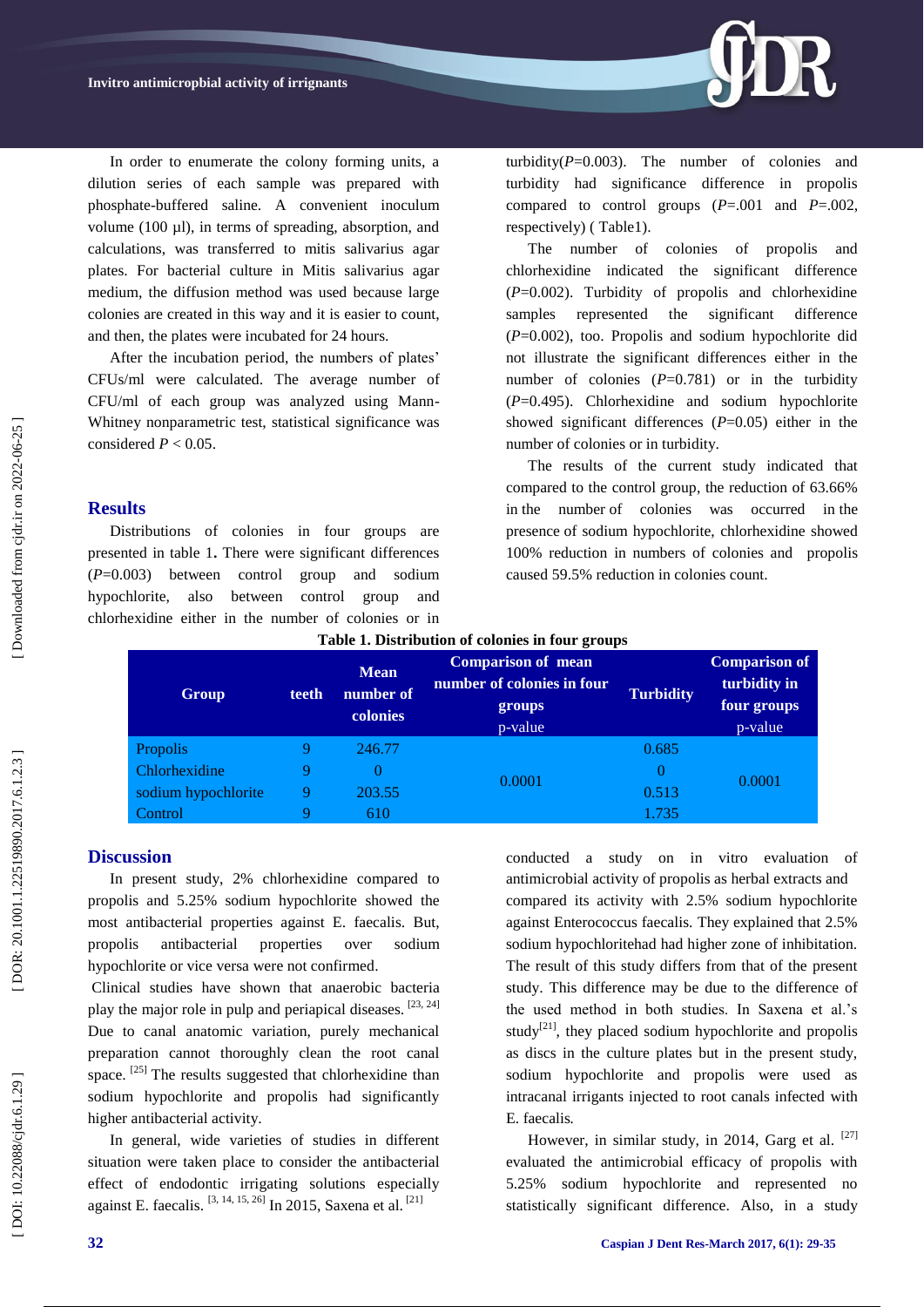conducted by Oathami et al.  $[3]$ , in 2003, colony counts showed that the antimicrobial activity of propolis and sodium hypochlorite was equivalent, which is consistent with the present study of approximately equal antibacterial properties of propolis and sodium hypochlorite 5.25%.

Antimicrobial activity of sodium hypochlorite is due to the release of chlorine ions which deactivate the bacterial sulfhydryl enzymes and nucleic acids, and denature the microorganisms protein. [28] Another common antimicrobial solution for canal irrigation is chlorhexidine. Chlorhexidine is a cationic Guanine base and a broad -spectrum disinfectant against gram -positive and -negative anaerobic bacteria, fungi, yeasts, and some viruses such as hepatitis and AIDS  $[29]$ , but it doesn't have ability to solve tissue. [14]

Carbaial Meiía et al  $^{[30]}$  in 2014 compared the effect of propolis and chlorhexidine against Enterococcus faecalis, and concluded that there was no difference between them. The result of this study differs from the result of the present study. In their study, the propolis and chlorhexidine were used as an intracanal medicament for 14 days, but in the current study, propolis and chlorhexidine were used as intracanal irrigants and this could be related to the difference of results between the mentioned study and the present study. In 2010, Kandaswamy et al.  $[31]$  investigated the dentinal tubule disinfection with 2% chlorhexidine gel, propolis, morindacitrifolia juice, 2% povidone iodine and calcium hydroxide, and among all, 2% chlorhexidine gel was the most effective against enterococcus faecalis. In the related study accomplished by Ferraz et al.,  $^{[32]}$  2% chlorhexidine gel than any concentration of sodium hypochlorite had more antibacterial efficacy. The results of these two studies based on greater impact of chlorhexidine, support the result of the present study.

The need to employ the natural material without disadvantageous side effects, on the one hand, and with minimal tissue irritation and the most antibacterial effect, on the other hand, lead to the introduction of new materials such as propolis. Propolis is a resinous complex mixture of chemical components. [33] Propolis may act against a wide range of bacteria, fungi, yeasts, viruses and invading larvae.  $[34]$  In several studies, antibacterial activity of propolis has been reported in different ways. It was shown that propolis inhibited the bacterial growth by preventing cell division, disorganizing the cytoplasm, the cytoplasmic membrane

and the cell wall, caused a partial bacteriolysis, and inhibited protein synthesis.  $[35, 36]$  Among propolis constituents, flavonoids had the most effect. [26, 35, 36] Antibacterial properties of propolis can be attributed to the suppression of virulence factor coagulase, reduction of lipase and prevention of biofilm formation [37] and, in this way, it has relatively good antibacterial properties compared to sodium hypochlorite.

Of course, every study has its own specific limitation that will impair the result. In present study, viable but not cultivable colonies could be misinterpreted by the used method, or if this study performed as a clinical trial, the results can be more reliable.

#### **Conclusion**

Within the limitation of this study, it can be concluded that 2% chlorhexidine compared to propolis and 5.25% sodium hypochlorite had the most antibacterial activity against E. faecalis. Nevertheless, propolis antibacterial properties over sodium hypochlorite or vice versa were not confirmed. Since the studied irrigants had potential bacterial activity against E. faecalis, they all can be consider to be used in root canal treatment but chlorhexidine may be the material of choice.

#### **Acknowledgments**

Authors would like to thank the Research Deputy of Islamic Azad University, Isfahan (khorasgan) Branch for financial support, all students, the faculty members and the educational administrators of endodontics departments.

**Funding:** This study was a research project supported and funded by Islamic Azad University, Isfahan (khorasgan) Branch.

**Conflict of interest:**  We declare no conflict of interest.

### **Authors' Contributions**

In this study, Maryam Zare Jahromi was superviser, Arezoo Tahmourespour was adviser and Nadia Hemmat, Elham Moghadasi Broujeni and Parisa Ranjbarian were partners of project **.**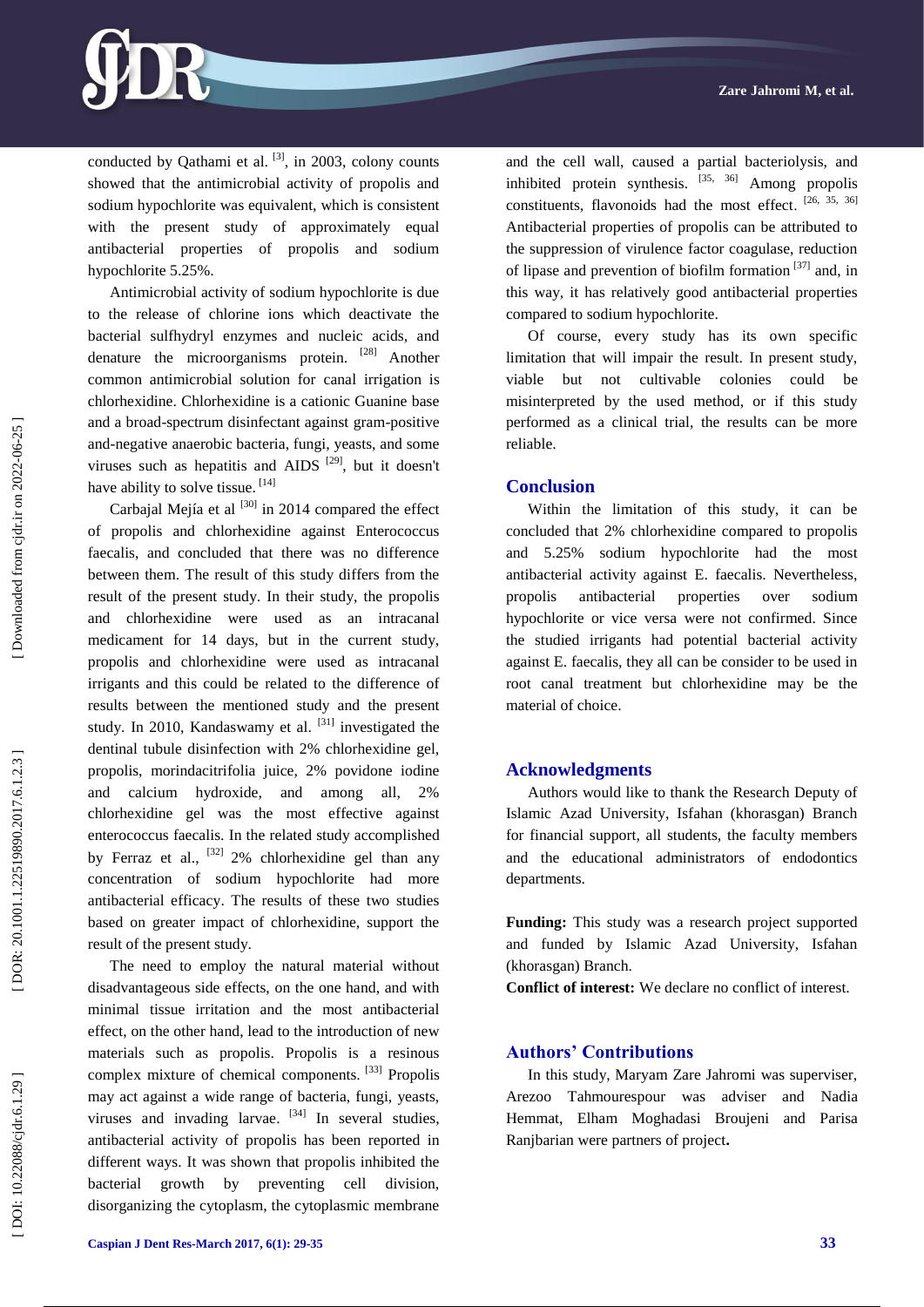

### **References**

- 1. Agrawal V, Kapoor S, Agrawal I. Critical Review on Eliminating Endodontic Dental Infections Using Herbal Products. J Diet Suppl 2017; 14:229 -40.
- 2.Sinha DJ, Vasudeva A, Jaiswal N, Garg P, Tyagi SP, Singh J. Antibacterial efficacy of Melaleuca alternifolia (Tea tree oil), Curcuma longa (Turmeric), 2% chlorhexidine, and 5% sodium hypochlorite against Enterococcus faecalis: An in vitro study. Saudi Endod J 2015; 5:182.
- 3.Qathami HA, Al -Madi E. Comparison of sodium hypochlorite, propolis and saline as root canal irrigants: A pilot study. Saudi Dent J 2003; 15:100 - 3.
- 4. [Arslan S](https://www.ncbi.nlm.nih.gov/pubmed/?term=Arslan%20S%5BAuthor%5D&cauthor=true&cauthor_uid=21556468) , [Ozbilge H](https://www.ncbi.nlm.nih.gov/pubmed/?term=Ozbilge%20H%5BAuthor%5D&cauthor=true&cauthor_uid=21556468) , [Kaya EG](https://www.ncbi.nlm.nih.gov/pubmed/?term=Kaya%20EG%5BAuthor%5D&cauthor=true&cauthor_uid=21556468) , [Er O.](https://www.ncbi.nlm.nih.gov/pubmed/?term=Er%20O%5BAuthor%5D&cauthor=true&cauthor_uid=21556468) In vitro antimicrobial activity of propolis, BioPure MTAD, sodium hypochlorite, and chlorhexidine on Enterococcus faecalis and Candida albicans. Saudi Med J 2011; 32:479-83.
- 5.Love R M. Enterococcus faecalis –a mechanism for its role in endodontic failure. Int Endod J 2001; 34:399 - 405.
- 6.Sakamoto M, Siqueira JF Jr, Rôças IN, Benno Y. Molecular analysis of the root canal microbiota associated with endodontic treatment failures. Oral Microbiol Immunol 2008; 23:275 -81.
- 7.Walton RE.Torabinejad M,[editors]. Endodontics: principles and practice. $5<sup>th</sup>$  ed. Philadelphia: W.B. Saunders Co; 2014.p.273 -300.
- 8[.Peters OA,](https://www.ncbi.nlm.nih.gov/pubmed/?term=Peters%20OA%5BAuthor%5D&cauthor=true&cauthor_uid=15810972) [Boessler C,](https://www.ncbi.nlm.nih.gov/pubmed/?term=Boessler%20C%5BAuthor%5D&cauthor=true&cauthor_uid=15810972) [Zehnder M](https://www.ncbi.nlm.nih.gov/pubmed/?term=Zehnder%20M%5BAuthor%5D&cauthor=true&cauthor_uid=15810972) . Effect of liquid and paste ‐type lubricants on torque values during simulated rotary root canal instrumentation. Int Endod J 2005; 38:223 -9.
- 9.Gomes [-Filho JE,](https://www.ncbi.nlm.nih.gov/pubmed/?term=Gomes-Filho%20JE%5BAuthor%5D&cauthor=true&cauthor_uid=19089206) [Aurélio KG,](https://www.ncbi.nlm.nih.gov/pubmed/?term=Aur%C3%A9lio%20KG%5BAuthor%5D&cauthor=true&cauthor_uid=19089206) [Costa MM,](https://www.ncbi.nlm.nih.gov/pubmed/?term=Costa%20MM%5BAuthor%5D&cauthor=true&cauthor_uid=19089206) [Bernabé](https://www.ncbi.nlm.nih.gov/pubmed/?term=Bernab%C3%A9%20PF%5BAuthor%5D&cauthor=true&cauthor_uid=19089206)  [PF.](https://www.ncbi.nlm.nih.gov/pubmed/?term=Bernab%C3%A9%20PF%5BAuthor%5D&cauthor=true&cauthor_uid=19089206) Comparison of the biocompatibility of different root canal irrigants. J Appl Oral Sci 2008; 16:137 - 44.
- 10[.Onçağ O,](https://www.ncbi.nlm.nih.gov/pubmed/?term=On%C3%A7a%C4%9F%20O%5BAuthor%5D&cauthor=true&cauthor_uid=12801290) [Hoşgör M,](https://www.ncbi.nlm.nih.gov/pubmed/?term=Ho%C5%9Fg%C3%B6r%20M%5BAuthor%5D&cauthor=true&cauthor_uid=12801290) [Hilmioğlu S,](https://www.ncbi.nlm.nih.gov/pubmed/?term=Hilmio%C4%9Flu%20S%5BAuthor%5D&cauthor=true&cauthor_uid=12801290) [Zekioğlu O,](https://www.ncbi.nlm.nih.gov/pubmed/?term=Zekio%C4%9Flu%20O%5BAuthor%5D&cauthor=true&cauthor_uid=12801290) [Eronat C,](https://www.ncbi.nlm.nih.gov/pubmed/?term=Eronat%20C%5BAuthor%5D&cauthor=true&cauthor_uid=12801290) [Burhanoğlu D.](https://www.ncbi.nlm.nih.gov/pubmed/?term=Burhano%C4%9Flu%20D%5BAuthor%5D&cauthor=true&cauthor_uid=12801290) Comparison of antibacterial and toxic effects of various root canal irrigants. Int Endod J 2003; 36:423 -32.
- 11[.Sirén EK,](https://www.ncbi.nlm.nih.gov/pubmed/?term=Sir%C3%A9n%20EK%5BAuthor%5D&cauthor=true&cauthor_uid=15279651) [Haapasalo MP,](https://www.ncbi.nlm.nih.gov/pubmed/?term=Haapasalo%20MP%5BAuthor%5D&cauthor=true&cauthor_uid=15279651) [Waltimo TM,](https://www.ncbi.nlm.nih.gov/pubmed/?term=Waltimo%20TM%5BAuthor%5D&cauthor=true&cauthor_uid=15279651) [Ørstavik D.](https://www.ncbi.nlm.nih.gov/pubmed/?term=%C3%98rstavik%20D%5BAuthor%5D&cauthor=true&cauthor_uid=15279651) In vitro antibacterial effect of calcium hydroxide combined with chlorhexidine or iodine potassium iodide on Enterococcus faecalis. Eur J Oral Sci 2004; 112:326 -31.
- 12[.Addy M](https://www.ncbi.nlm.nih.gov/pubmed/?term=Addy%20M%5BAuthor%5D&cauthor=true&cauthor_uid=3540026) . Chlorhexidine compared with other locally delivered antimicrobials:a short review. J Clin Periodontol 1986; 13:957 -64.
- 1[3.Gordon TM,](https://www.ncbi.nlm.nih.gov/pubmed/?term=Gordon%20TM%5BAuthor%5D&cauthor=true&cauthor_uid=6945388) [Damato D,](https://www.ncbi.nlm.nih.gov/pubmed/?term=Damato%20D%5BAuthor%5D&cauthor=true&cauthor_uid=6945388) [Christner P.](https://www.ncbi.nlm.nih.gov/pubmed/?term=Christner%20P%5BAuthor%5D&cauthor=true&cauthor_uid=6945388) Solvent effect of various dilutions of sodium hypochlorite on vital and necrotic tissue. J Endod 1981; 7:466 -9.
- 1[4.Mohammadi Z,](https://www.ncbi.nlm.nih.gov/pubmed/?term=Mohammadi%20Z%5BAuthor%5D&cauthor=true&cauthor_uid=19220510) [Abbott PV.](https://www.ncbi.nlm.nih.gov/pubmed/?term=Abbott%20PV%5BAuthor%5D&cauthor=true&cauthor_uid=19220510) The properties and applications of chlorhexidine in endodontics. Int Endod J 2009; 42:288 -302.
- 1[5.Valera MC,](https://www.ncbi.nlm.nih.gov/pubmed/?term=Valera%20MC%5BAuthor%5D&cauthor=true&cauthor_uid=23739849) [Maekawa LE,](https://www.ncbi.nlm.nih.gov/pubmed/?term=Maekawa%20LE%5BAuthor%5D&cauthor=true&cauthor_uid=23739849) [de Oliveira LD,](https://www.ncbi.nlm.nih.gov/pubmed/?term=de%20Oliveira%20LD%5BAuthor%5D&cauthor=true&cauthor_uid=23739849) [Jorge](https://www.ncbi.nlm.nih.gov/pubmed/?term=Jorge%20AO%5BAuthor%5D&cauthor=true&cauthor_uid=23739849)  [AO,](https://www.ncbi.nlm.nih.gov/pubmed/?term=Jorge%20AO%5BAuthor%5D&cauthor=true&cauthor_uid=23739849) [Shygei É,](https://www.ncbi.nlm.nih.gov/pubmed/?term=Shygei%20%C3%89%5BAuthor%5D&cauthor=true&cauthor_uid=23739849) [Carvalho CA.](https://www.ncbi.nlm.nih.gov/pubmed/?term=Carvalho%20CA%5BAuthor%5D&cauthor=true&cauthor_uid=23739849) In vitro antimicrobial activity of auxiliary chemical substances and natural extracts on Candida albicans and Enterococcus faecalis in root canals. J Appl Oral Sci 2013; 21:118 -23.
- 16.Sinha DJ, Garg P, Verma A, Malik V, Maccune ER, Vasudeva A. Dentinal tubule disinfection with propolis & two extracts of azadirachta indica against candida albicans biofilm formed on tooth substrate. Open Dent J 2015; 9:369 -73.
- 17. Mizrahi A, Lensky, Yaacov. Bee products : properties, applications, and apitherapy. New York : Plenum Press; 1997.p.120 -25.
- 18. Saha S, Nair R, Asrani H. Comparative evaluation of propolis, metronidazole with Chlorhexidine, Calcium Hydroxide and Curcuma Longa Extract as Intracanal Medicament against e.faecalis - an invitro study. J Clin Diagn Res 2015; 9:ZC19 -21.
- 19.Sforcin JM. Propolis and the immune system: a review. J Ethnopharmacol 2007; 113:1 -14.
- 2[0.Castaldo S,](https://www.ncbi.nlm.nih.gov/pubmed/?term=Castaldo%20S%5BAuthor%5D&cauthor=true&cauthor_uid=12495704) [Capasso F.](https://www.ncbi.nlm.nih.gov/pubmed/?term=Capasso%20F%5BAuthor%5D&cauthor=true&cauthor_uid=12495704) Propolis, an old remedy used in modern medicine. Fitoterapia 2002; 73(Suppl 1):S1 -6.
- 21. Saxena D, Saha SG, Saha MK, Dubey S, Khatri M. An in vitro evaluation of antimicrobial activity of five herbal extracts and comparison of their activity with 2.5% sodium hypochlorite against Enterococcus faecalis. Indian J Dent Res 2015; 26:524 -7.
- 22. Shingare P, Chaugule V. Comparative evaluation of antimicrobial activity of miswak, propolis, sodium hypochlorite and saline as root canal irrigants by microbial culturing and quantification in chronically exposed primary teeth. Germs 2011;1:12 -21.
- 2[3.Baumgartner JC,](https://www.ncbi.nlm.nih.gov/pubmed/?term=Baumgartner%20JC%5BAuthor%5D&cauthor=true&cauthor_uid=1809801) [Falkler WA Jr](https://www.ncbi.nlm.nih.gov/pubmed/?term=Falkler%20WA%20Jr%5BAuthor%5D&cauthor=true&cauthor_uid=1809801) . Bacteria in the apical 5 mm of infected root canals. J Endod. 1991;17:380 -3.
- 2[4.Estrela C,](https://www.ncbi.nlm.nih.gov/pubmed/?term=Estrela%20C%5BAuthor%5D&cauthor=true&cauthor_uid=12656467) [Ribeiro RG,](https://www.ncbi.nlm.nih.gov/pubmed/?term=Ribeiro%20RG%5BAuthor%5D&cauthor=true&cauthor_uid=12656467) [Estrela CR,](https://www.ncbi.nlm.nih.gov/pubmed/?term=Estrela%20CR%5BAuthor%5D&cauthor=true&cauthor_uid=12656467) [Pécora JD,](https://www.ncbi.nlm.nih.gov/pubmed/?term=P%C3%A9cora%20JD%5BAuthor%5D&cauthor=true&cauthor_uid=12656467)  Sousa [-Neto MD](https://www.ncbi.nlm.nih.gov/pubmed/?term=Sousa-Neto%20MD%5BAuthor%5D&cauthor=true&cauthor_uid=12656467) . Antimicrobial effect of 2% sodium hypochlorite and 2% chlorhexidine tested by different methods. Braz Dent J 2003; 14:58 -62.

DOI: 10.22088/cjdr.6.1.29